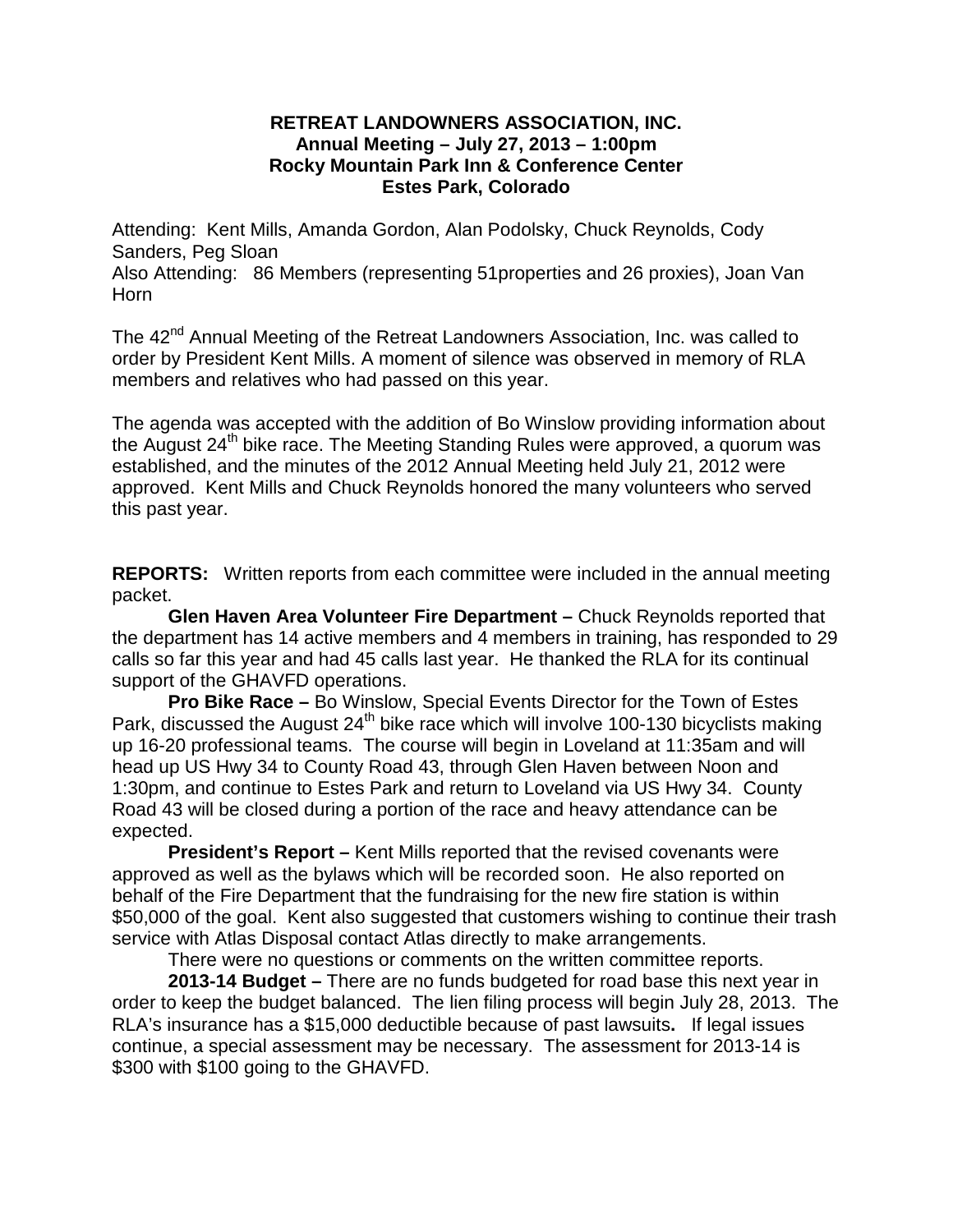## **LANDOWNERS COMMENTS & QUESTIONS:**

Comments included:

-Letter submitted by Duke Sumonia dated July 23, 2013 and attached to these minutes. -If a dumpster is located within the Retreat, it should be bear-proof.

-Ken Cooper announced that the book he wrote while recovering is titled "The Discombobulated Development of the CPR" and is available at the Estes Park Library. -Washed out driveways cannot be maintained with RLA equipment but Rich Gilmore can be contracted to do such work with his own equipment.

-The fire station has not yet been painted.

-President Kent Mills requested input on desired frequency of the newsletters.

-Friday evening's Wine and Cheese was enjoyable.

-GHAVFD was complimented for its prompt and dependable service in emergencies. -Jim Boyd is no longer on bear patrol with the Division of Wildlife, however, he can still be contacted for any bear concerns.

**NOMINATING COMMITTEE/ELECTION:** The terms of Amanda Gordon and Chuck Reynolds (recently appointed to fill the term of Danny Perugini) expire and Chuck Reynolds was nominated for a three-year term. Nominations were requested "from the floor" and none were received. The nominations were closed and it was moved, seconded and carried (by showing of hands) that Chuck Reynolds be elected to the Board of Directors. One vacancy still remains.

There were no ballot issues or further business and so it was moved, seconded and carried that the meeting adjourn at 2:08pm.

Joan Van Horn Meeting Recording Secretary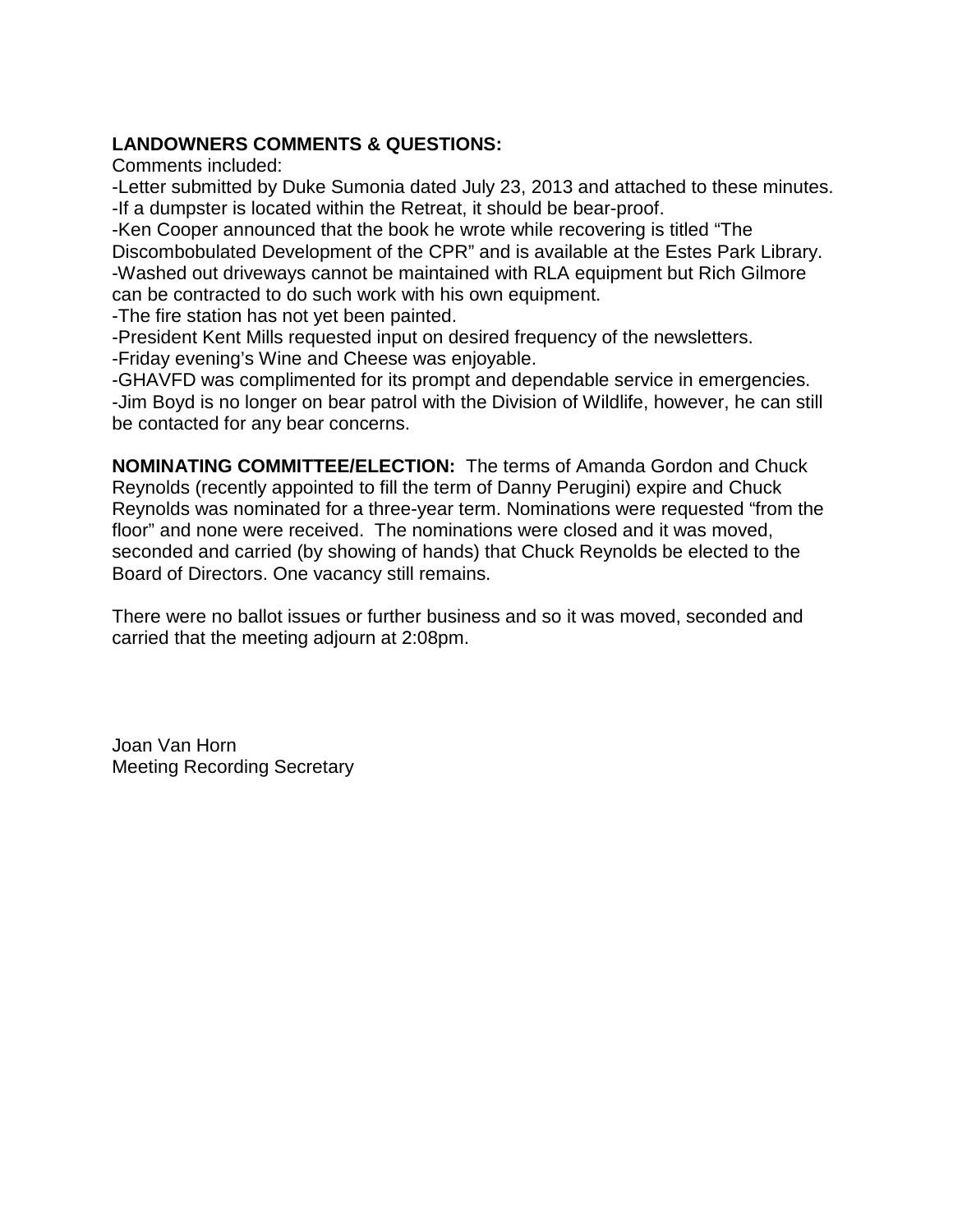## **Landowner's Comments 2013 Annual Meeting**

DUKEAIR@aol.com <DUKEAIR@aol.com> To: RetreatBoard@gmail.com

Tue, Jul 23, 2013 at 11:20 AM

**RLA Board** 

**JULY 23, 2013** 

**Subject: Landowner's Comments** RETREAT Annual Meeting July 27, 2013

I may not be able to attend this annual meeting. If not, I submit these written comments to be read at the meeting and to be included in the meeting minutes.

The issue is that this and recent boards have refused to abide by the official documents concerning the number of parcels in what was originally known as the Bulwark Ridge Owner's Association and whose owners were by a 1978 agreement between it and the Retreat Landowner's Association (RLA) 100% members of the RLA therefore subject to assessments and all the privileges of membership.

For the last couple of years the board has only recognized and collected assessments from 6 parcels and have not allowed the other parcel members the right to vote on issues concerning them. In addition a board has let one member "out" of BROA and the RLA therefore not required to pay their assessment.

In 1990 Annual Meeting Minutes, Marcy Trahan, BR owner/president and RLA President, reported,"....that through County records they were able to identify the 11 owners of 16 parcels of land in BROA.

In a sworn affidavit, June 2004, Kent Mills, then as now - president of the RLA stated there were 15 parcels.

In the official documents, one of which the board refuses to include on the web site. there are at least 16 parcels shown.

Recently this board hired Van Horn Surveying Co, to produce a map showing BROA properties. See web site - you will note that there are way more than 6 parcels.

It is rather interesting that the 2012 RLA Directory shows 10 owners, one owning